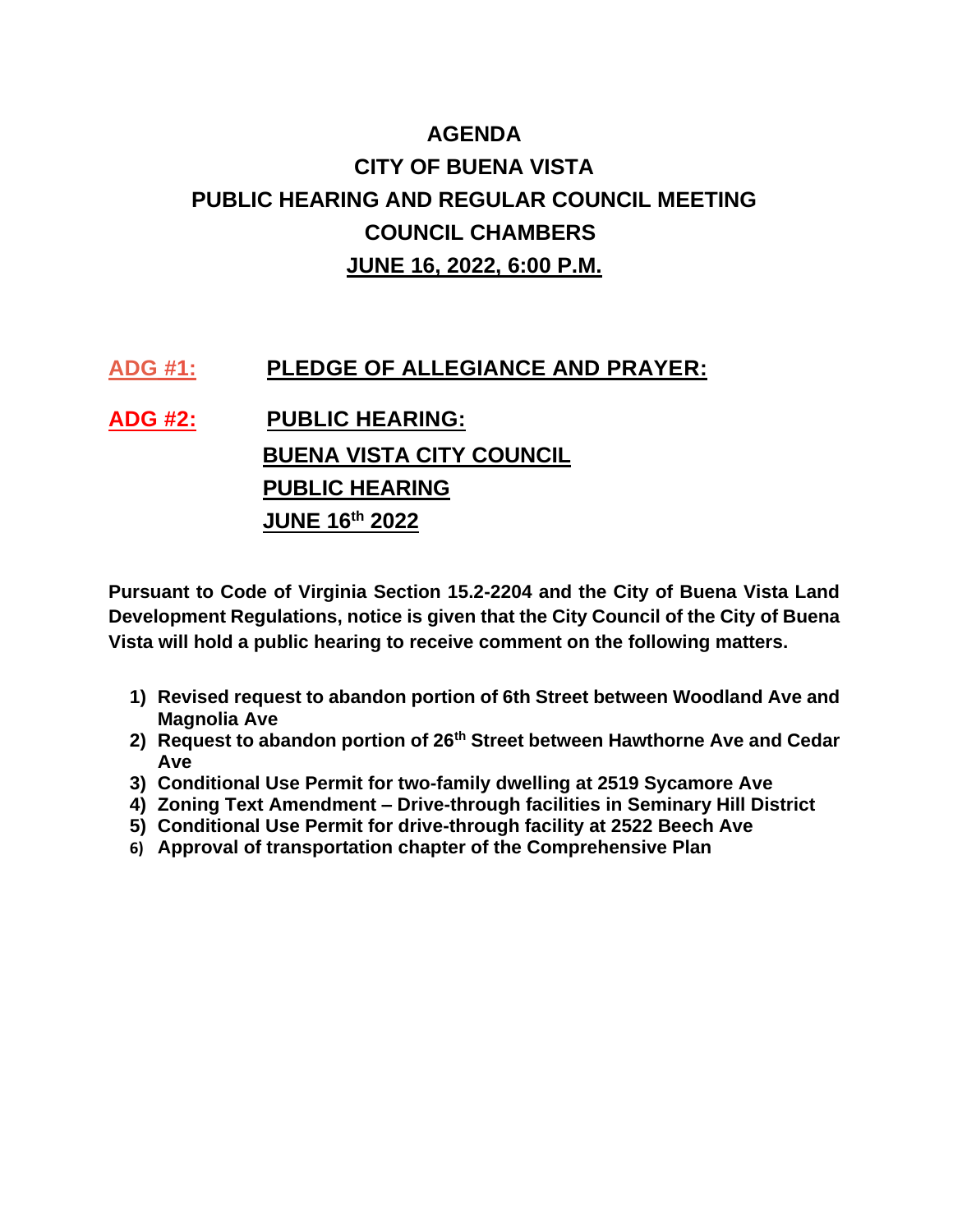**The Public Hearing will be held in Council Chambers, City Hall, 2039 Sycamore Ave, Buena Vista VA 24416. The meeting begins at 6:00 PM on Thursday, June 16th, 2022. Staff reports for each matter, and a copy of the Comprehensive Plan, are available from the Director of Community and economic Development, Thomas Roberts, 2039 Sycamore Avenue, Buena Vista VA 24416 or (540) 261-8607 or [troberts@bvcity.org](mailto:troberts@bvcity.org) or buenavistava.org/planning.**

## **ADG #3: APPROVAL OF THE AGENDA:**

**ADG #4: APPROVAL OF THE MINUTES FROM THE MAY 19, 2022, REGULAR COUNCIL MEETING AND EXECUTIVE SESSIO: AND EXECUTIVE SESSION HELD ON JUNE 2, 2022:**

**ADG #5: RECOGNITION/COMMUNICATION FROM VISITORS: Citizens who desire to speak to Council will be recognized at this time. Please limit your statement to three(3) minutes.** 

**ADG #6: REPORTS:** 

**1.) Mayor 2.) City Manager 3.)City Attorney 4.)Council Committee/Representative**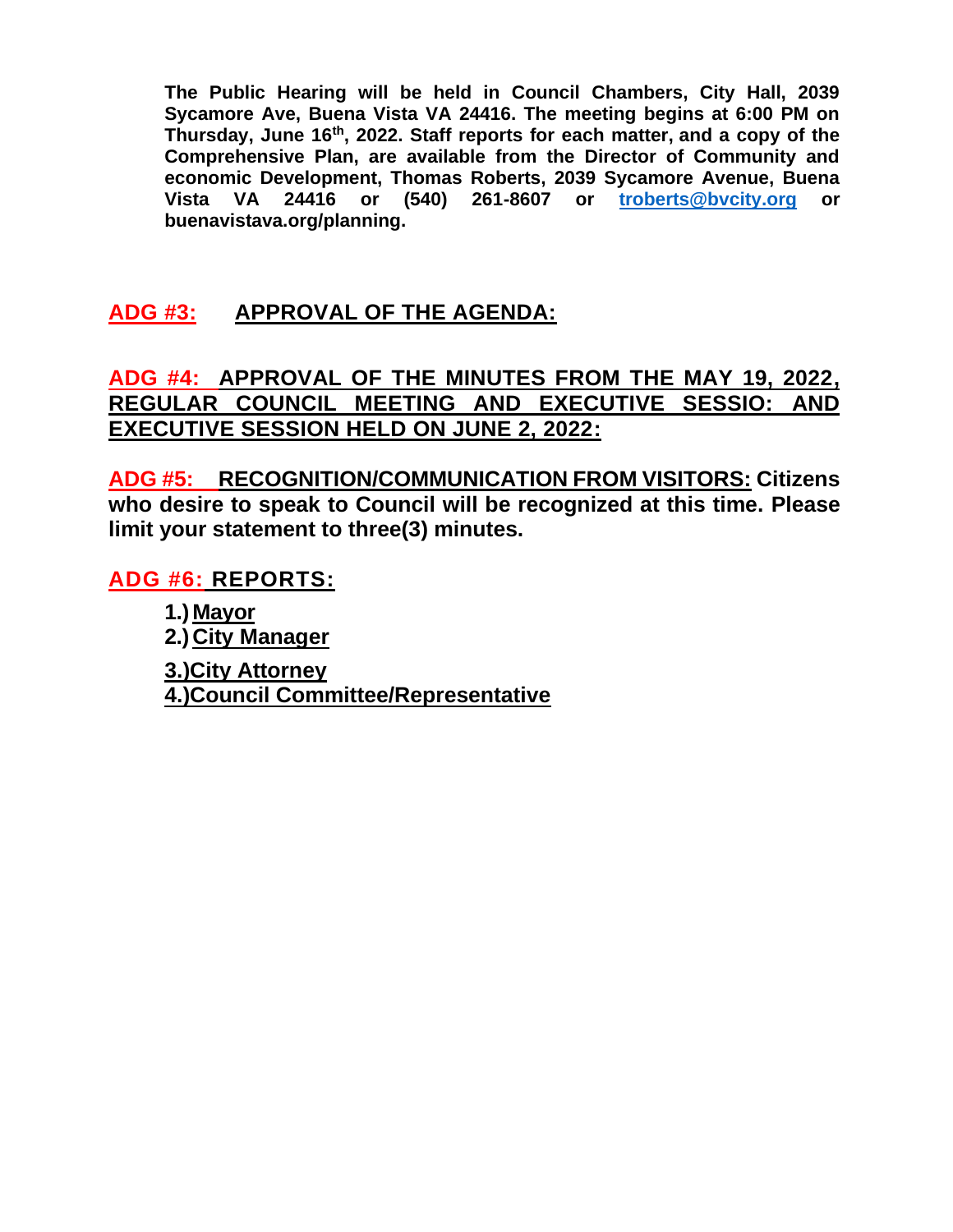**ADG #7: CONSIDER APPOINTMENTS TO VARIOUS BOARDS, COMMISSIONS, AND COMMITTEES:**

**THE BOARD OF ZONING APPEALS:**

**WE HAVE AN OPENING ON THE BOARD OF ZONING APPEALS. THIS TERM WILL EXPIRE ON 12/31/23. THIS IS THE 6TH TIME THIS HAS APPEARED ON THE AGENDA. THE TERM WILL BEGIN IMMEDIATELY: ADVERTISED THE NEWS GAZETTE MARCH 2, 2022: POSTED ON SOCIAL MEDIA: NO APPLICANTS**

**OLD BUSINESS:**

**NONE:**

**NEW BUSINESS:**

**NB #1: FIRST READING OF AN ORDINANCE REVISING A REQUEST TO ABANDON PORTION OF 6TH STREET BETWEEN WOODLAND AVENUE AND MAGNOLIA AVENUE:**

**NB #2: FIRST READING OF AN ORDINANCE TO ABANDON PORTION OF 26TH STREET BETWEEN HAWTHORNE AVENUE AND CEDAR AVENUE:**

**NB #3: FIRST READING OF AN ORDINANCE FOR A CONDITIONAL USE PERMIT FOR TWO-FAMILY DWELLING AT 2519 SYCAMORE AVENUE:**